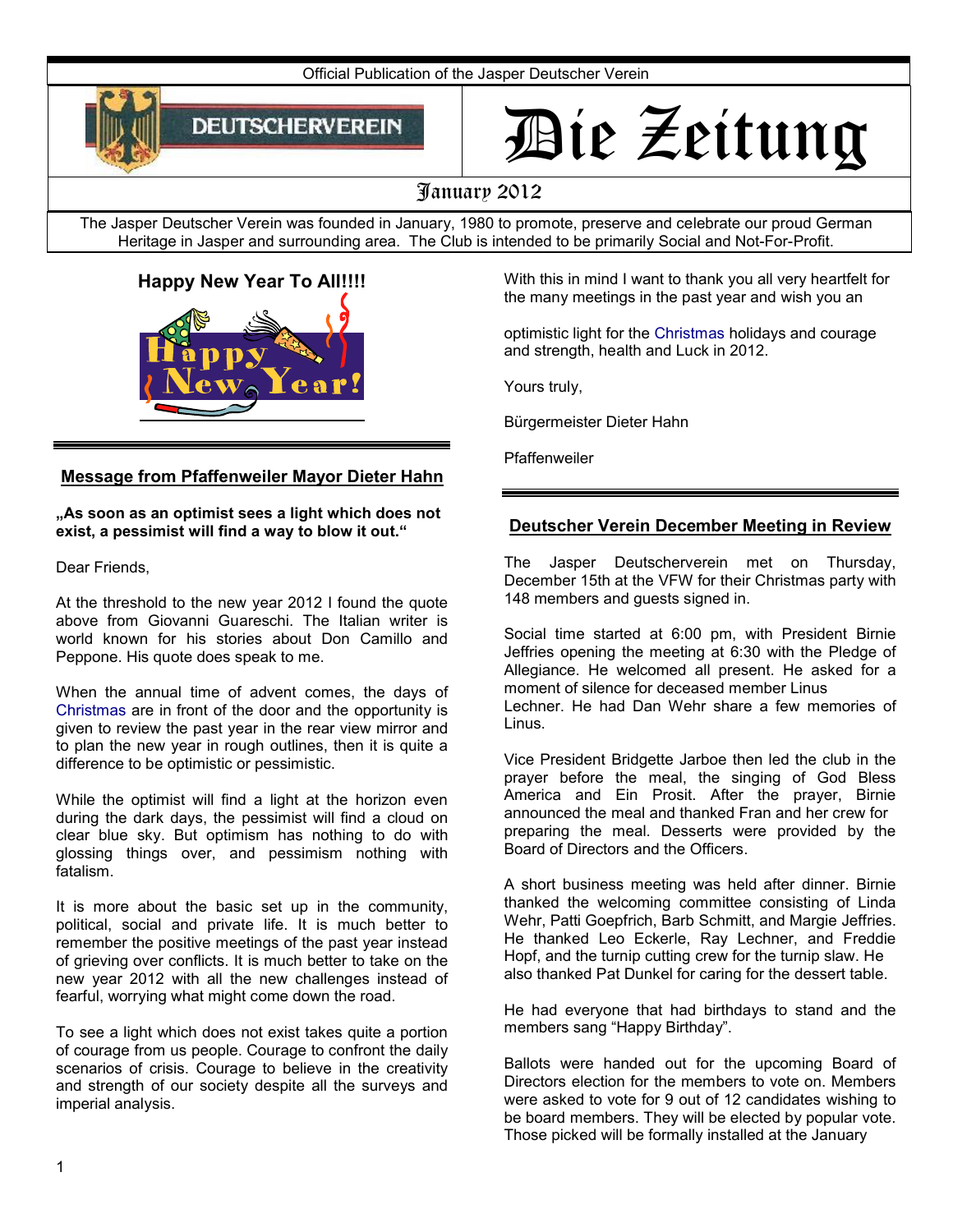#### meeting.

Birnie, then had Jim Corn to stand and thanked him for constructing the Maypole and taking such good care of the area and all the years he was dedicated to it. The club is very grateful. Thanks again, Jim.

Birnie announced the upcoming January meeting. It will be the annual beer and wine tasting/judging held at the VFW in Jasper. Doors open at 6:00 pm, wine and beer judging will begin. At 6:30 welcome and call meeting to order, cheese, meat and fruit tray provided by the club. A-P bring appetizers, Q-Z bring desserts. 7:30 business meeting. Election results for 9 Directors for 2012- 2013.

8:00 Chef Bill Bockstahler from the Schnitzelbank Restaurant will give a presentation on preparing German food. We will then have the results for the wine and beer tasting which will be voted on by the members.

The Suds Club will be in attendance.

After the meeting a few members shared memories of Christmas in Germany. Birnie read a story from Gabby and Harry Guendche, Steffi and Florian Schmuecker told of their customs, and Wolfgang Erhardt got up and gave a few memories of his childhood in Germany. Thank you for sharing your memories with us.

After their talks a few of our favorite Christmas carols were sang by the members. We then had the drawings for the door prizes which were poinsettias from Green Thumb Landscaping. The winners were Nancy Kreilein, Aaron Rasche, Ann Ackerman, Bernita Berger, Judy Gress, Dave Kluemper, Leo Eckerle, Allen Brescher, John Luebbehusen, Leroy Oser, Delli Keusch, Betty Kempf, Sam Schatz, and Gloria Buecher. Special prizes were won by Ted Bartley, Steve Herbig, and Sam Schatz.

The rest of the evening was spent socializing.

Submitted by Barb Schmitt **Secretary** 

## **Upcoming Event – Mark Your Calendars**

#### **Januar Meeting**

**At the Jasper VFW Beer and Wine Tasting/Judging Thursday, January 19, 2012**

Time: 6:00pm Doors Open -

Wine and Beer Tasting Begin

6:30pm Welcome and Call Meeting to Order

6:40pm We will also enjoy Goulash and Spaetzle from the Schnitzelbank during the meal. Members will bring appetizers and desserts like previous meetings. Club will also supply a Cheese tray with apples and grapes. A - P Bring Appetizers

Q - Z Bring Desserts

7:30pm Business Meeting Election results for 9 Directors for 2012 and 2013.

8:00pm Chef Bill Bockstahler from the Schnitzelbank Restaurant will give a presentation on preparing German food.

Members bring samples of your favorite squeezings and home brewed suds for the annual tasting, Dubois County Suds Club will be attending and bringing their lmany delicious brews.

Wine and Beer results are to be done by popular vote ballots by the attending membership. Winners in the Beer and Wine Tasting will be awarded First, Second, and Third Place and receive a Cerificate of Participation.

Reservations/Commitments must be made during the January and February meetings for the March 17th German Club Historic Tour to Cincinnati.

Would like all Officers and Directors to be at the January meeting for a group photo.

#### **Februar Meeting**

## **At the Jasper VFW Valentine Day Dance Thursday, February 16, 2012**

6:00pm Doors Open

6:30pm Welcome and Call to Order

6:40pm Meal begins

A - P Bring Desserts

Q - Z Bring Appetizers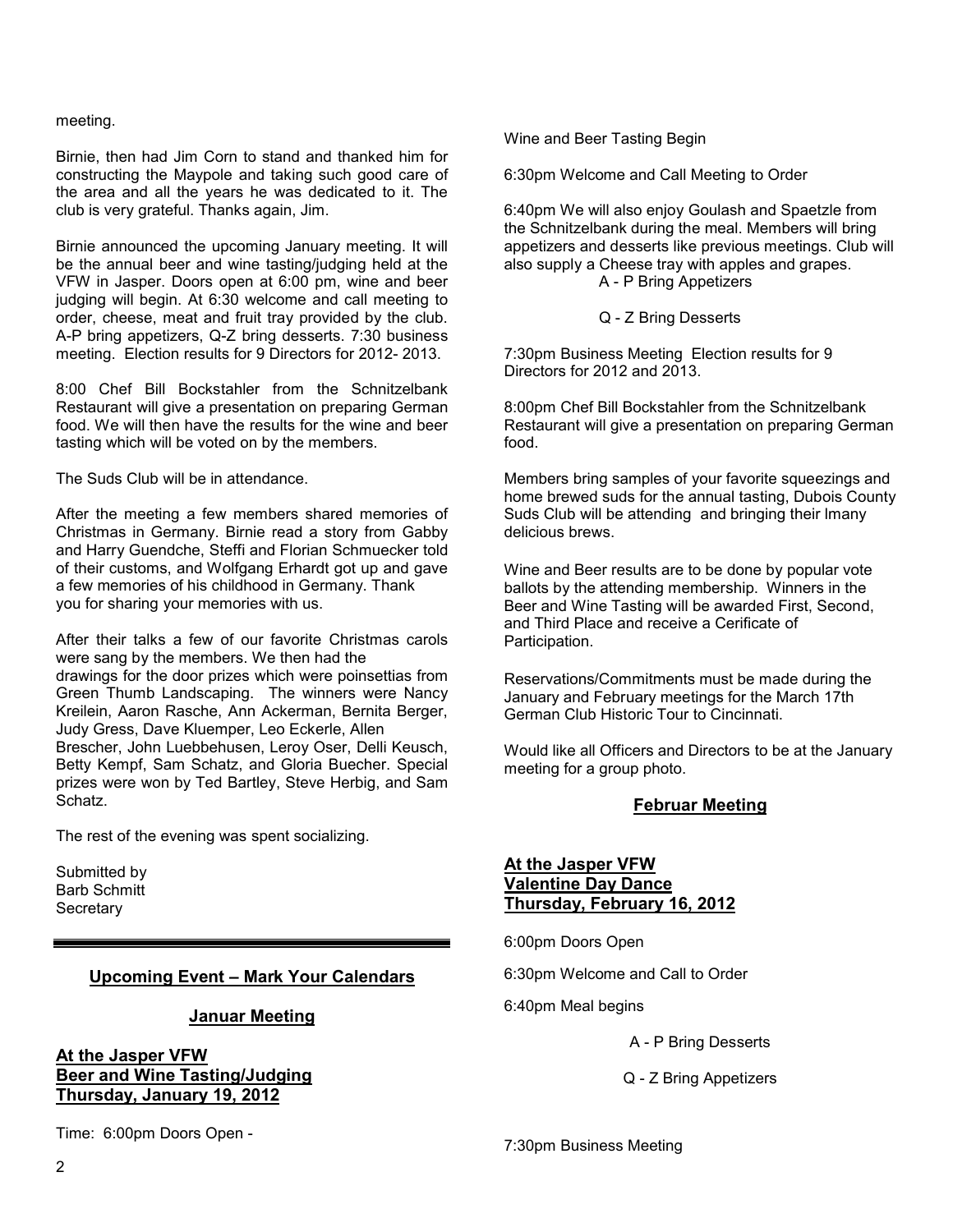8:00pm The program is a Valentine Day Dance and a real chance at getting to know one another.

Last chance to committ and sign up for German Club Historic Tour to Cincinnati on March 17th.

#### **Maerz Meeting**

#### **At the Jasper VFW Gary Wittman, a professional story teller Thursday, March 15, 2012**

6:00pm Doors Open

6:30pm Welcome and Call to Order

6:40pm Meal begins

A - P Bring Appetizers

Q - Z Bring Desserts

7:30pm Business Meeting

8:00pm Program will be Gary Wittman, a professional story teller, who will talk to us about "The Telling of the German Family Tree History". His presentation will last approx 30 to 45 minutes and promises to be informative and entertaining.

\*\*\*\*\*\*\*\*\*\*\*\*\*\*\*\*\*\*\*\*\*\*\*\*\*\*\*\*\*\*\*\*\*\*\*\*\*\*\*\*\*\*\*\*\*\*\*\*\*\*\*\*\*\*\*\*\*\*

Any Program or Entertainment we may have will begin no later then 8:00 and last no longer than 9:30 for bigger performances. We are going to begin having prize drawings before the program so those who have to leave early or want to leave early, can do so. Not everyone likes the same thing; so they can stay or go as they wish.

## **MEMBERSHIP**

Dues for the DeutscherVerin are \$10 a person. Out of this \$10, a \$1 will go to the Jasper Deutscher Verein (German Club) German Heritage Endowment, \$.50 per member for dues to Sister Cities of Jasper, Inc., and \$8.50 to German Club for postage and meetings. Dues are to be paid in January by mail to German Club, P.O. Box 15, Jasper, IN 47547-0015 or paid at meeting.

We are trying to build our membership and need many people to work at the Strassenfest and help with our meetings during the year. The Strassenfest is our **only** 

fund raiser of the year. We need everyone and I am asking all members to try to get new people interested in the German Club.

All members who are going to be gone for any period of time, I would appreciate if you would let me know when you are leaving and give me your new address so I can forward your newsletter to you. This keeps us from having to pay double postage and assures you to receive all newsletters while you are away from home. Having your mail forwarded while you are gone will not work, simply because of the "Return Service Requested" stamped on our newsletter. This is stamped to let us know when someone has moved. The Post Office informs us of new addresses if you have permanently moved.

Thanks for your help and please let me know if you have any questions regarding membership or if you know of someone interested in the German Club.

Thanks again, Rita Egler, 634-9068

## **News from The Dubois County Suds Club**

The following is a slate of some of the activities of the Dubois County Suds Club for 2012. There are still some dates to be determined.

Even if you have no interest in learning how to homebrew, members of the Deutscher Verein are ALWAYS invited to stop by a meeting or event to simply enjoy some good beer! Thanks!

February 7 - 7pm - Schnitzelbank March 6 - Snaps April 3 - 7pm - Snaps May 6 - Big Brew Day @ Patoka June 2 - Bloomington beer festival trip July 3 - 7pm - Snaps August 4 - Strassenfest Contest September 4 - 7pm - Snaps October 7 - Learn to Homebrew Day (location TBD) November 6 - 7pm - The Schnitzelbank December 1 - Holiday Party (location TBD)

Anyone wanting more information about the club is invited to call 630-8433 or attend a meeting.

Justin Rumbach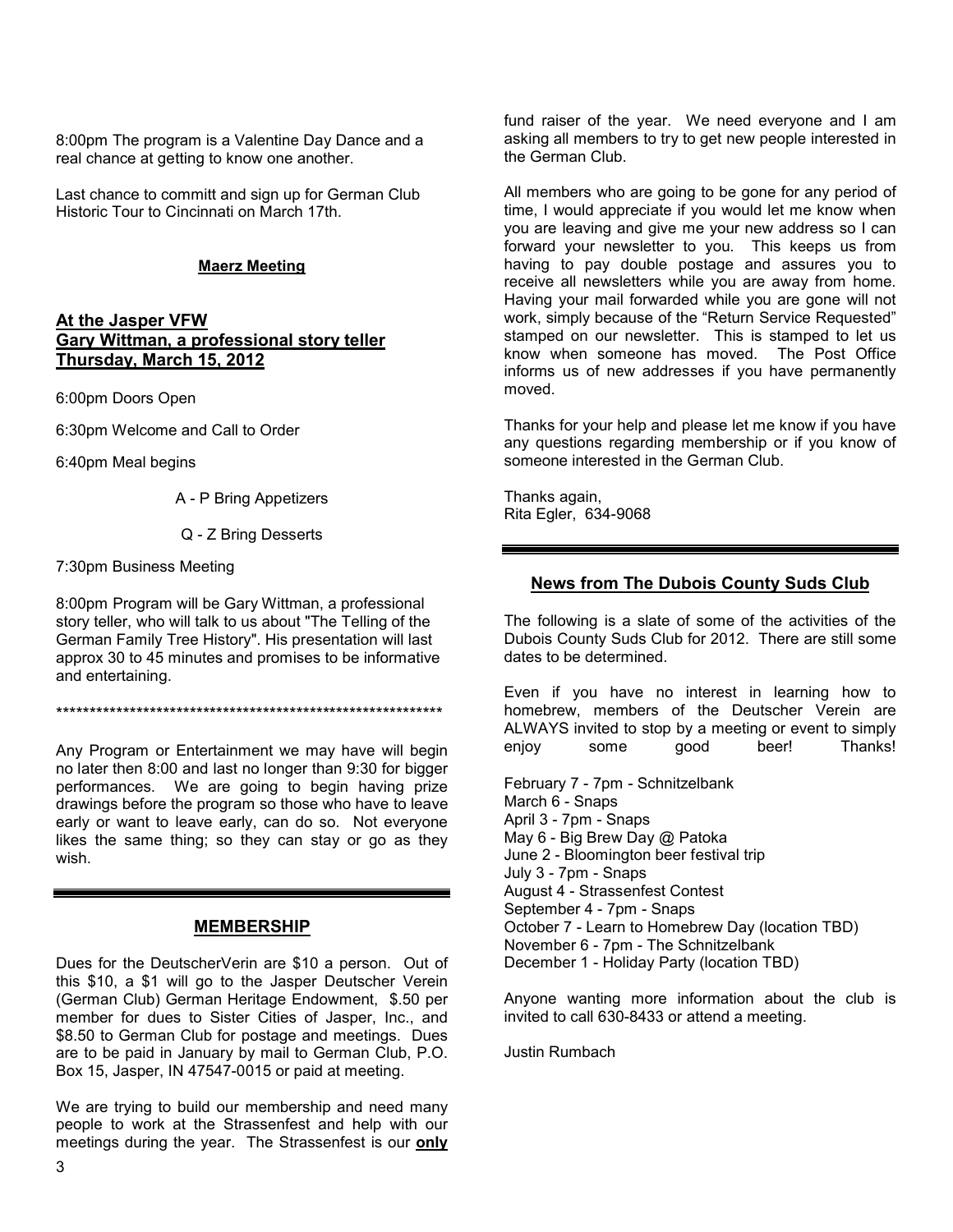

## **Vanessa De Leo**

Vanessa De Leo arrived in Jasper on August 6, 2011 at the age of 16.

She is from a little village, Ehrenstetten, very close to Pfaffenweiler. Vanessa attended Jasper High School as a Junior.

In Germany, she attended Max-Planck-Realschule in Bad Krozingen and will return there for additional schooling. It takes her about 10 minutes to get to s6 hool via car.

At Jasper High School, she was on the Dance Team.

On weekends, her favorite thing to do was to hand out with friends.

She did notice differences between school in Germany and at Jasper High School. At JHS, the schedule is the same every day. In Germany, every day is different. In Germany, there are no handicapped students in school and students don't choose the subjects. She saw nothing being the same between her school in Germany and JHS.

She chose to come to Jasper to learn more about the people and the culture in America and wanted to learn the language.

Vanessa returned to Germany on December 27, 2011. While here, she was hosted by Todd, Laurie, Alexis, and Grace Mehringer.

# **Jasper Deutscher Verein Taking Scholarship Applications**

The Jasper Deutscher Verein is offering a scholarship in the amount of \$1,000 to a German student of Dubois County. If you have a child, grandchild or know of anyone who would like to submit an application, please inform them to contact their Guidance Counselor at their school. Applications must be postmarked no later than April 1, 2012. If any questions, please contact Linda Wehr at 482-4432.

At their January Board of Directors' Meeting in 2008, the following adopted the following qualifications for the Dubois County Scholarship in the amount of \$1,000.00.

1. Completion of the common scholarship application available from the School's Guidance Office.

2. Successful completion of two years of high school German.

 3. Two years of active participation in German Club or German Civic affairs in other schools.

4. Verification of enrollment in a German course at the college of their choice, or participation in an accredited German study abroad program such as the IU Honors Program.

5. Submission of a one page or less essay stating your personal qualifications and intentions.

6. 6. GPA consideration.

7. Participation in an exchange program or hosting an exchange student.

8. Submission of two letters of recommendation from adults other than school personnel regarding personal character, etc.

9. The scholarship will be awarded upon verification of enrollment in German at college or acceptance into another German study abroad program such as the IU Honors Program. A \$500.00 scholarship will be given for the first semester and will be renewable for the second semester.

10. Parental membership in the Jasper Deutscher Verein will be considered.

11. Submission of all completed forms by April 1, 2012 to:

President of Jasper Deutscher Verein, P.O. Box 15, Jasper, Indiana 47547-0015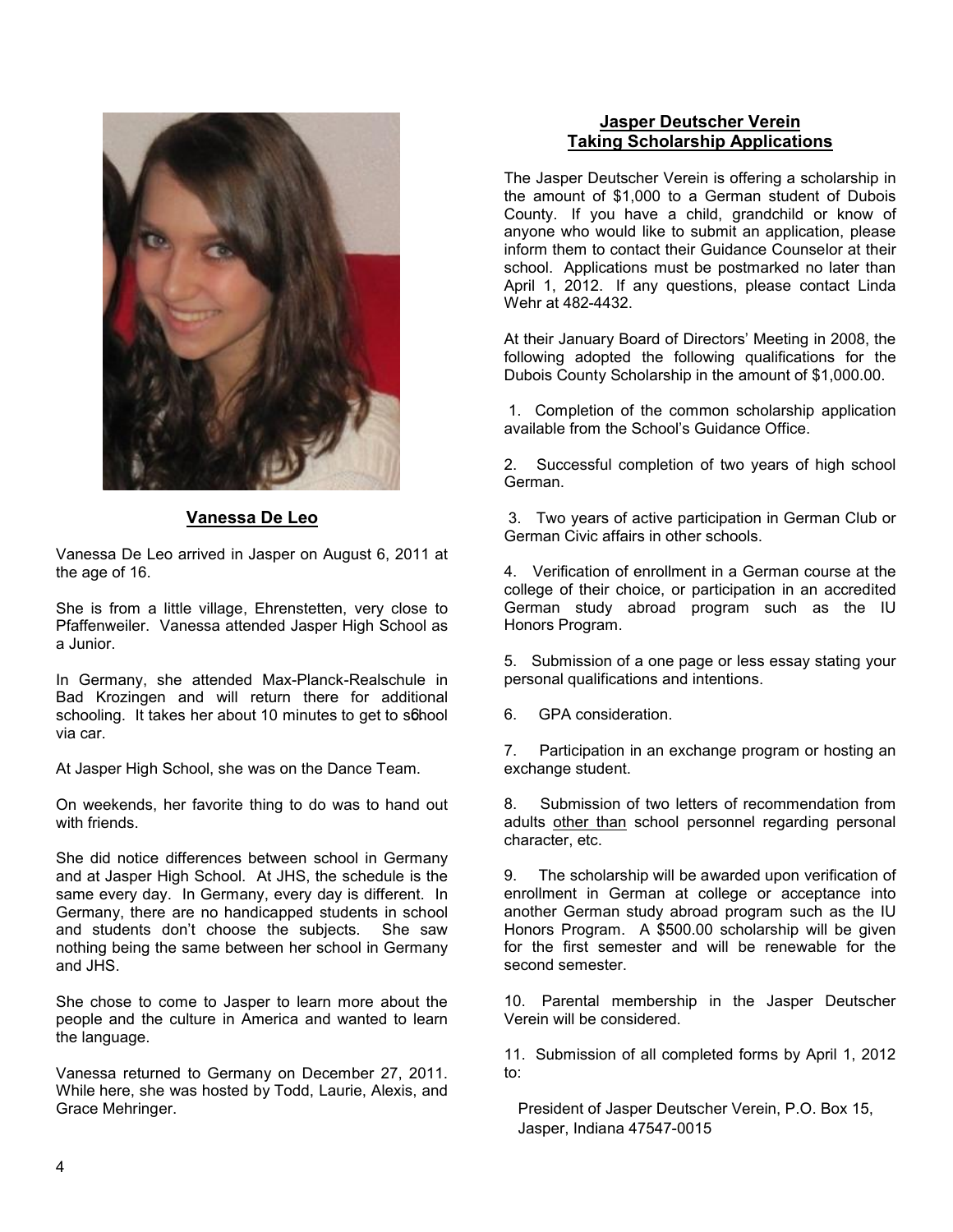

## **Marlena Löffler**

Marlena Löffler is 16 years old and arrived from Ehrenkirchen/Baden-Wuerttemberg on August 6, 2011.

At Jasper High School, she was a member of the Junior class and was on the Volleyball team and also went to the gym to exercise.

She enjoyed hanging out with friends on the weekends.

In Germany, she attended Jengerschule Realschule in Ehrenkirchen.

She observed that in Jasper, her school schedule was the same each day and that the teachers stayed in their room and the students rotated to them. She also states that there is nothing the same between school in Jasper and in Germany. Everything is different.

She came to the States to improve her English and live in another country for a period of time.

Marlena returned to Germany after the first semester and her host family was Veronica and Dale Lassiter.



#### **Maja Gutenkunst**

Maja Gutenkunst arrived in Jasper on August 6, 2011 at the age of 16. She turned 17 on August 31, 2011.

She is from Ehrenkirchen, a neighboring town of Pfaffenweiler.

She attends Jasper High School as a Junior and participates on the Dance team.

In Germany, she attends Faust-Gymnasium in Staufen.

Her favorite weekend activities are to go out for dinner and the movies with friends on Saturday night and then on Sunday, to relax and do things with her host family.

In Germany, they have classes with  $25 - 30$  students and the teachers come to the classroom. Their classes are for 45 minutes and after the  $2^{nd}$  and  $4^{th}$  periods, there are 20 minute breaks. They done have lessons every afternoon and depending on the schedule, each day is different. She noted that the attitude of American and German students is the same.

She wanted to come to Jasper because it is the Sister City of Pfaffenweiler and wanted to experience something different from Germany.

Maja notes that she really likes staying here in Jasper because it's a nice town with friendly people. She will return to Germany after the current school year.

Her welcoming family was Tom and Patti Goepfrich and her host family is now P. J. and Christie Wessel.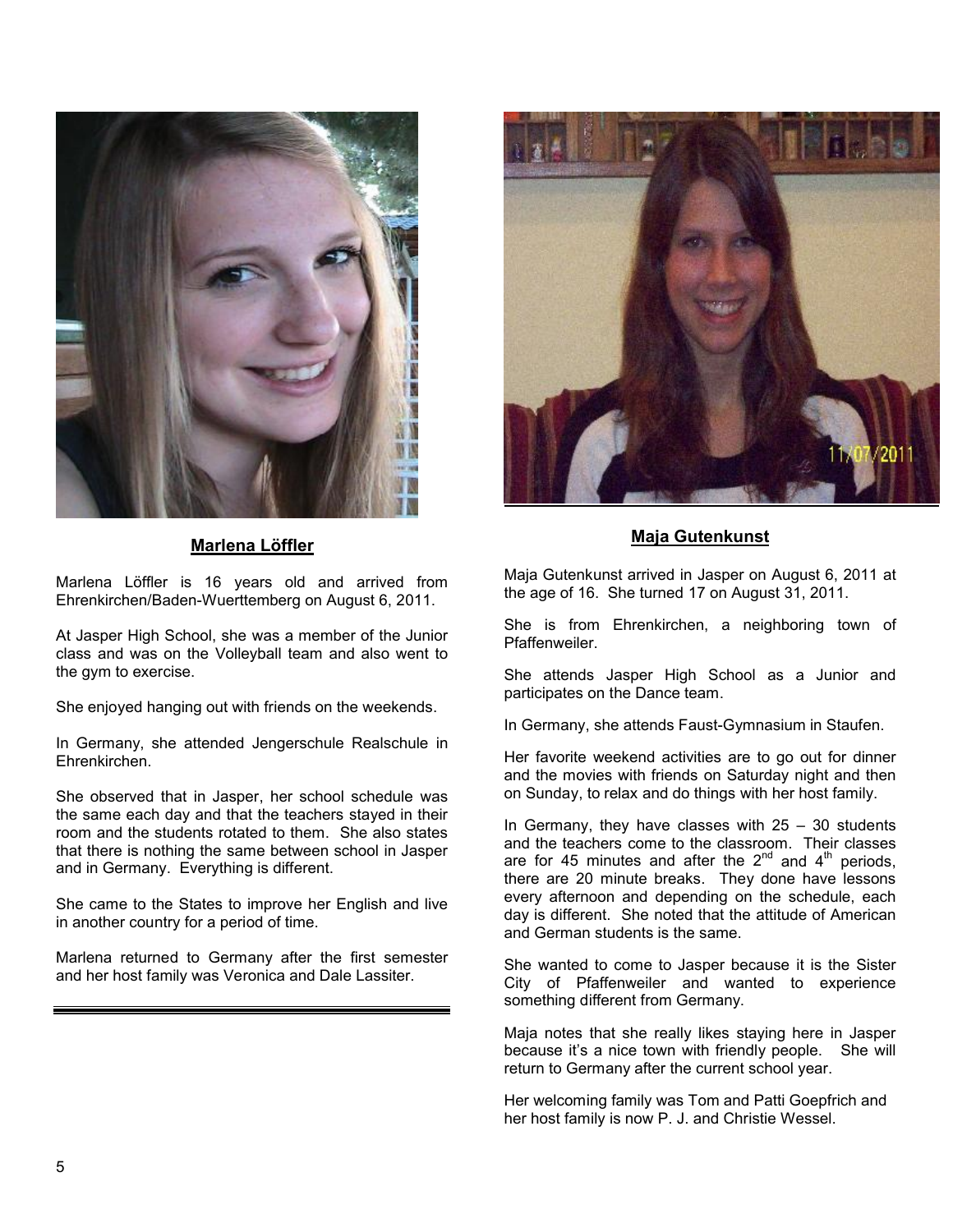## **"Ein Prosit"**

Ein Prosit Ein Prosit der Gemutlichkeit Ein Prosit Ein Prosit der Gemutlichkeit Eins, Zwei, Drei, G'suffa! Zicke, zacke, zicke, zacke Hoy, Hoy, Hoy, Kindermachen, Kindermachen Ya Ya Ya Motorcycle, Motorcycle Vroom, Vroom, Vroom Der Deutscher Verein is Voonderbar!!

# **Erinnerst Du Dich?**

(taken from *The Herald*, October 1, 1986)

#### **German girl studying in Jasper**

Jutta Eisenring, of Staufen, West Germany, is presently attending Jasper High School under the sponsorship of Sister Cities of Jasper, Inc.

She is living at the home of Mr. and Mrs. Daniel Hayden, R. 2, Jasper.

Jutta plans to do her senior year in Jasper. She enjoys music, swimming, volleyball and plays saxophone in the school band. Jutta also played in her home town band.

Her favorite school subjects are mathematics, physics, English and sports. Her favorite hobby is knitting.

\*\*\*\*\*\*\*\*\*\*\*\*\*\*\*\*\*\*\*\*\*\*\*\*\*\*\*\*\*\*\*\*\*\*\*\*\*\*\*\*\*\*\*\*\*\*\*\*\*\*\*\*\*\*\*\*\*\*\*\*\*\*\*\*

(taken from *The Herald*, December 22, 1986)

#### **Library displays German stones**

A pair of adjoined stones quarried from Pfaffenweiler, West Germany, and etched with date about people who emigrated from there to the Jasper area, has gone on permanent display at the Jasper public library.

The special stones were brought here in the spring of 1985 when Pfaffenweiler's Burgermeister, Fritz Gutgsell, and Jasper's mayor, Jerome Alles, formally approved a "sister cities" relationship.

Claude Eckert, of Jasper's German Club and Sister Cities, Inc., said the stones commemorate when Pfaffenweilerans left their homeland to establish a new one here about 130 years ago, and when Gutgsell and Alles reunited the cities with a pledge of continued appreciation for German-American heritage in 1985.

A red and yellow Pfaffenweiler town flag is shown with the stones, too.

Pfaffenweiler is a small community known largely for wine made from locally grown grapes.

#### **Bavarian beer hall tries to seduce Berlin**

What promises to be the biggest beer hall in Europe has opened in Berlin, prompting a culture clash by bringing Bavarian boozing culture to the Prussian-accented German capital.

Anxious tourists stretched outside the doors of the newly-opened 2,500-seat Hofbräuhaus Berlin near Alexanderplatz, waiting for their turn to be seated and sample Bavarian beer and Weißwurst.

"I've been to Bavaria and it's really not to that level yet, but it definitely has potential," said Larry Frank, a tourist visiting from Toronto, Canada. Jürgen Bach wasn't one of them. "It all seems rather silly," the longtime Berliner groused. "This is Berlin and Bavaria is Bavaria. I wouldn't ever visit this restaurant," he said. Hofbräuhaus owner Björn Schwarz knows he must win over fickle locals in order to conquer Berlin's ultracompetitive restaurants. And he admits the 2,500 seat restaurant – claiming to be Europe's largest beer hall – seems a bit incongruous amidst the somewhat drab architecture of once-East German Alexanderplatz.

(taken from - http://www.thelocal.de - 9 Nov 11)

## **Endowments at the Dubois County Community Foundation**

# **Jasper Deutscher Verein (German Club) German Heritage Endowment**

A donor-advised endowment to benefit generations in ensuring that our German heritage is preserved and enriched in Jasper and Dubois County.

## **Claude and Martina Eckert Sister Cities Endowment**

A designated endowment to provide support to Sister Cities of Jasper, Inc. to support the Jasper/Pfaffenweiler relationship.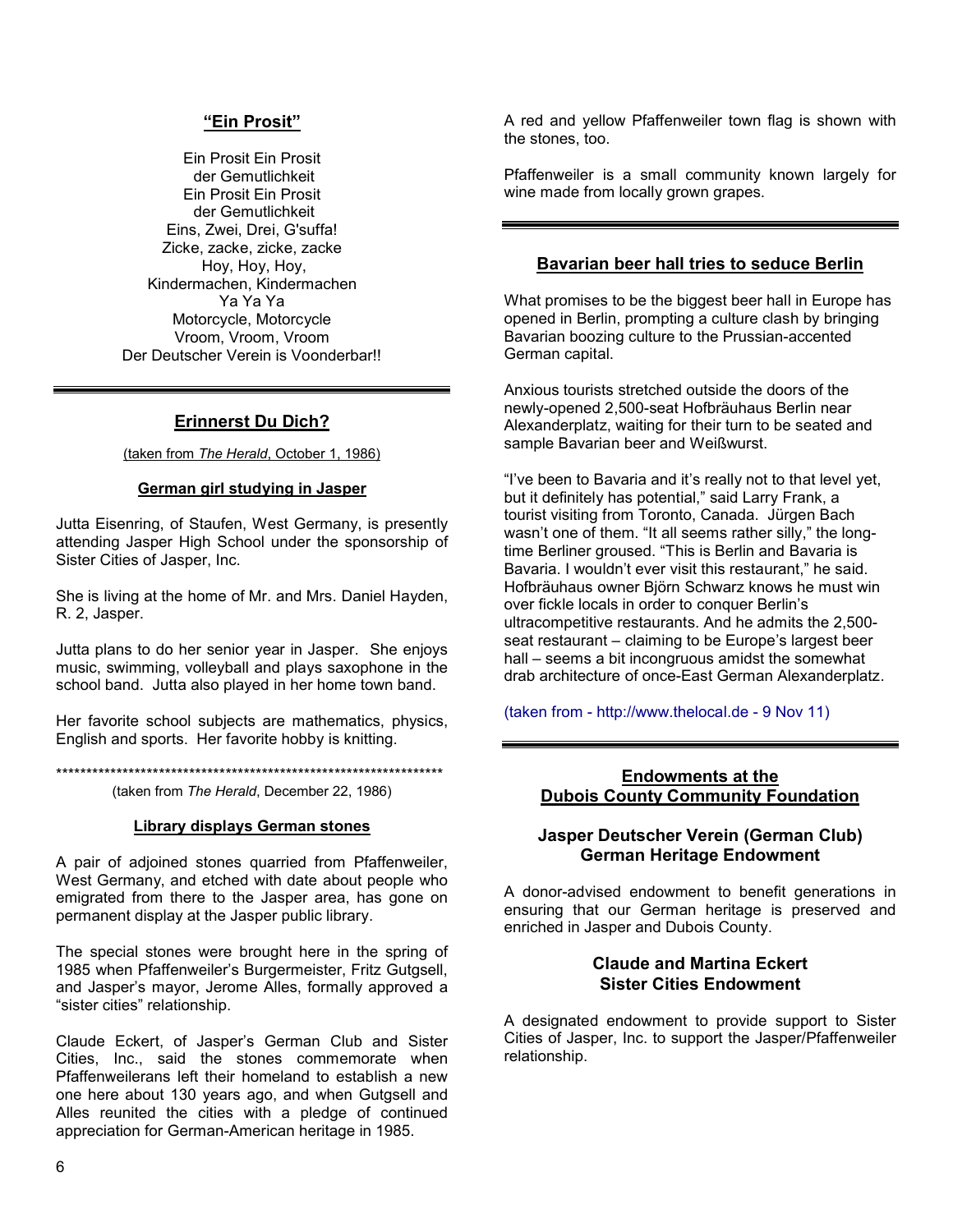# **Membership Dues**

It's that time of year again! Please submit your dues for 2012 by March 31, 2012 by completing and sending in the following form. Thanks!

| SEND TO: Jasper Deutscher Verein, ATTN: Rita Egler, P.O. Box 15,<br>Jasper, IN 47547-0015                      |
|----------------------------------------------------------------------------------------------------------------|
|                                                                                                                |
|                                                                                                                |
|                                                                                                                |
| Home Phone ( ) and the set of the set of the set of the set of the set of the set of the set of the set of the |
| Please note if you would like to receive your newsletter via E-mail. Please note your                          |
| [circle one]<br>Single Membership (\$10.00) or Couple Membership (\$20.00)                                     |
| [circle one]<br>New Membership or Membership Renewal                                                           |
| Please indicate the year which dues are to be applied:                                                         |



 $\mathsf{r}$